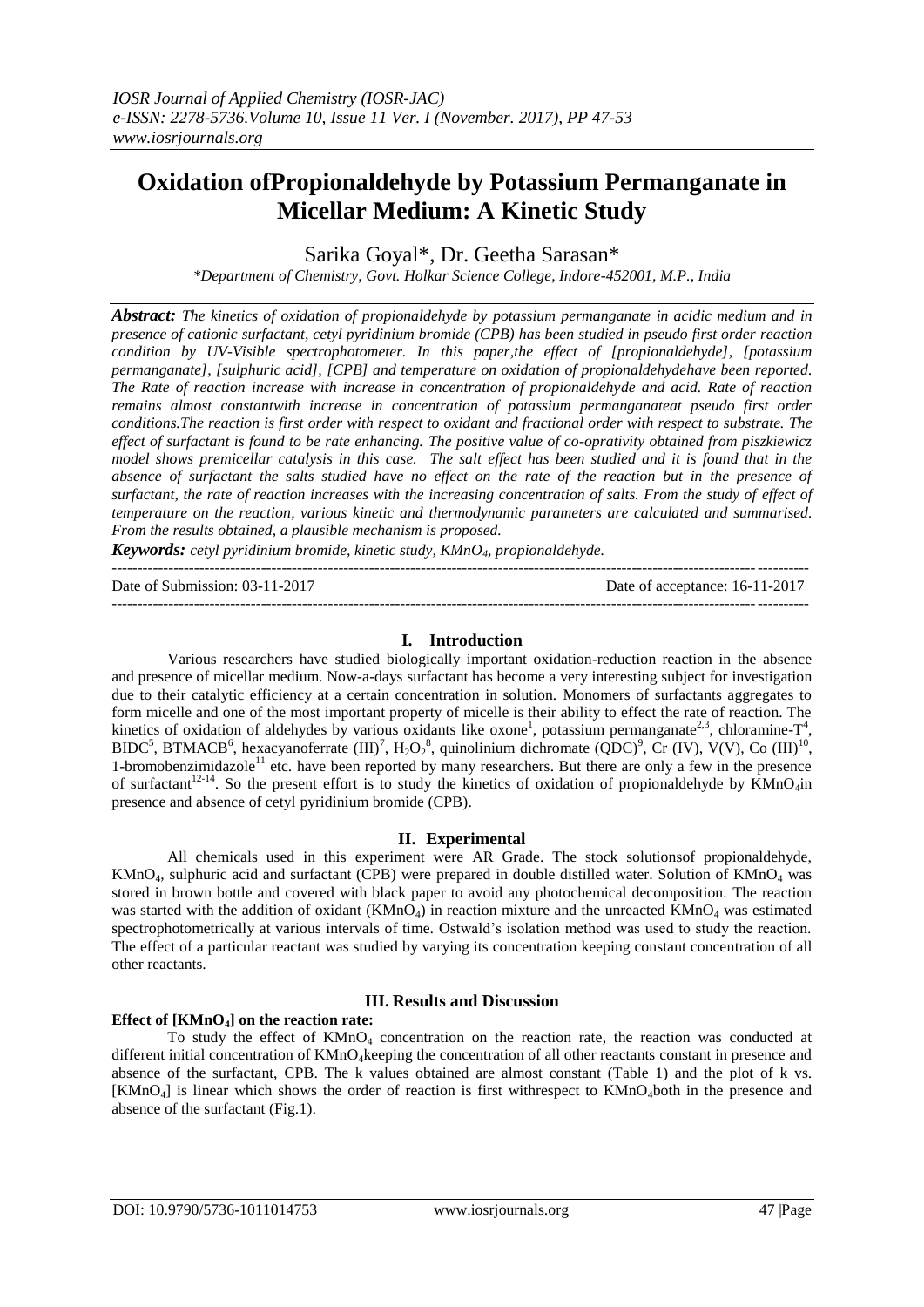| Table 1 |                                                                                           |                    |  |  |  |  |  |  |
|---------|-------------------------------------------------------------------------------------------|--------------------|--|--|--|--|--|--|
|         | Effect of [KMnO <sub>4</sub> ]                                                            |                    |  |  |  |  |  |  |
|         | $[C_2H_5CHO] = 0.001 N$ , $[H_2SO_4] = 0.5 N$ , $[CPB] = 0.0001 N$ at Temperature = 298 K |                    |  |  |  |  |  |  |
| [KMnO4] | k value (without CPB)                                                                     | k value (with CPB) |  |  |  |  |  |  |
| 0.0001  | 0.024                                                                                     | 0.026              |  |  |  |  |  |  |
| 0.0002  | 0.020                                                                                     | 0.022              |  |  |  |  |  |  |
| 0.0003  | 0.016                                                                                     | 0.022              |  |  |  |  |  |  |
| 0.0004  | 0.015                                                                                     | 0.019              |  |  |  |  |  |  |
| 0.0005  | 0.012                                                                                     | 0.018              |  |  |  |  |  |  |



**Fig. 1Effect of [KMnO4]**

## **Effect of [C2H5CHO]on the reaction rate:**

The oxidation of propionaldehyde by  $KMnO<sub>4</sub>$  in acidic medium has been investigated and the effect of [propionaldehyde] on the reaction rate was studied byvarying the initial concentration of propionaldehyde with constant concentration of  $KMnO<sub>4</sub>$  and sulphuric acid in the presence and absence of CPB. The rate of reaction increases with increase in concentration of propionaldehyde in both cases (i.e. in the presence and absence of the surfactant).At lower concentrations of aldehyde, the rate is almost same in both the cases studied but at higher concentrations, eventhough the rate increases with increase in aldehyde concentration, the rate in the presence of CPB is less than that in the absence of CPB (Table 2). The plot of log k vs.log  $[C_2H_5CHO]$  isa straight line(Fig.2). From the graph it is clear that the order of the reaction with respectto propionaldehyde is fractional in both the conditions. Michaelis-Menten plot  $1/k$  vs.  $1/[C_2H_5CHO]$  gives straight line with an intercept (Fig.3), which shows the formation of an intermediate complex<sup>15</sup>.

| Table 2                                                                                        |      |      |  |  |  |  |
|------------------------------------------------------------------------------------------------|------|------|--|--|--|--|
| <b>Effect of [propionaldehyde]</b>                                                             |      |      |  |  |  |  |
| $[H_2SO_4] = 0.5 N$ , [KMnO <sub>4</sub> ] = 0.0001 N, [CPB] = 0.0001 N at Temperature = 298 K |      |      |  |  |  |  |
| $3 + log [C2H5CHO]$<br>$2 + log k$ (without CPB)<br>$2 + log k$ (with CPB)                     |      |      |  |  |  |  |
| 0.00                                                                                           | 0.37 | 0.42 |  |  |  |  |
| 0.30                                                                                           | 0.57 | 0.50 |  |  |  |  |
| 0.48                                                                                           | 0.64 | 0.67 |  |  |  |  |
| 0.60                                                                                           | 0.81 | 0.68 |  |  |  |  |
| 0.70                                                                                           | 0.93 | 0.71 |  |  |  |  |



**Fig. 2 Effect of [Propionaldehyde]**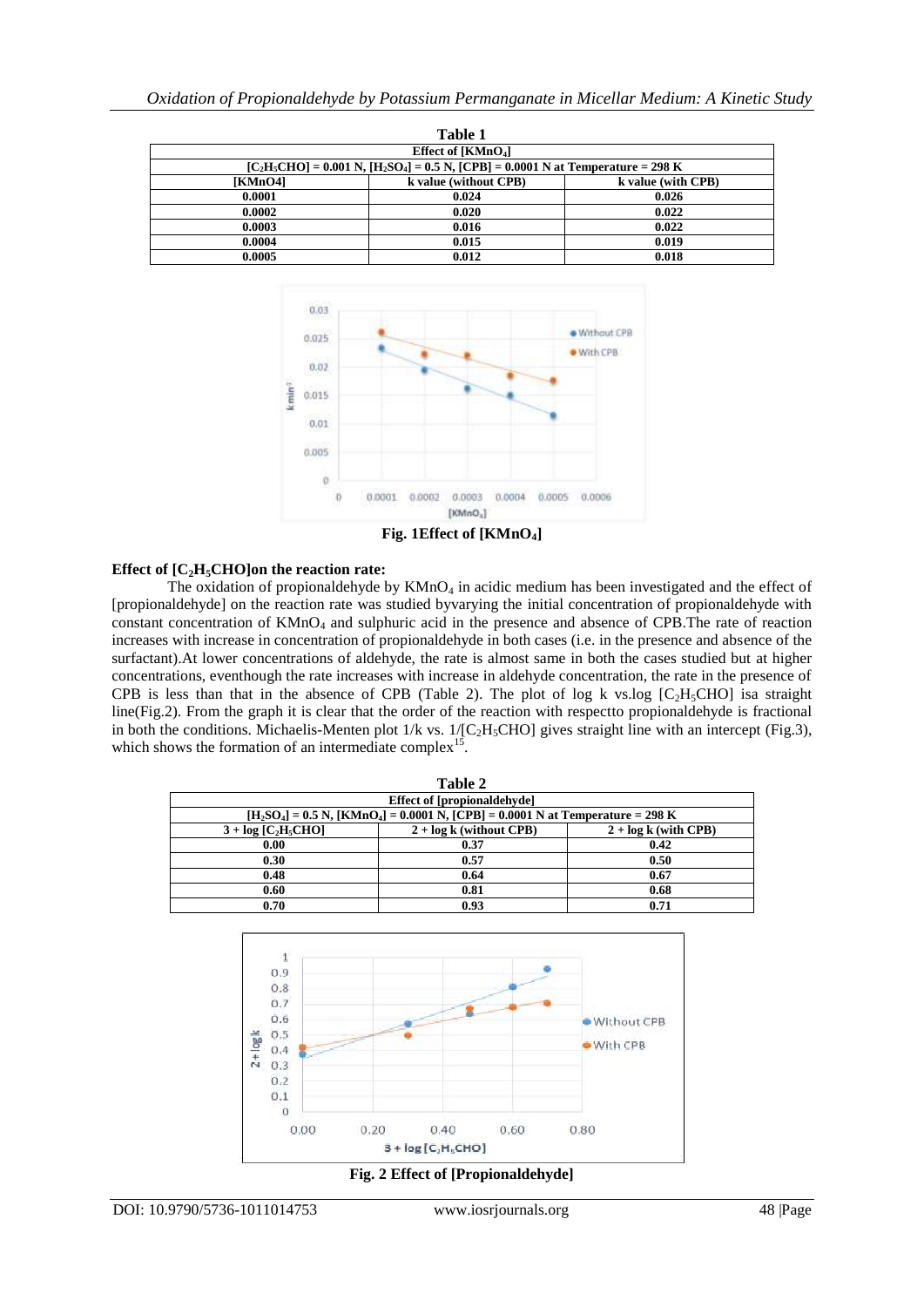

# **Effect of [H2SO4] on the reaction rate:**

Effect of variation of sulphuric acid was studied on the oxidation of propionaldehyde at constant substrate and oxidant concentrations. The rate of reaction increases with increasing concentration of sulphuric acid in both cases (Table 3). A plot of log k vs. log  $[H^+]$  is a straight line (Fig.4).

| Table 3                                                                                     |                           |                        |  |  |  |  |  |
|---------------------------------------------------------------------------------------------|---------------------------|------------------------|--|--|--|--|--|
|                                                                                             | Effect of $[H_2SO_4]$     |                        |  |  |  |  |  |
| $[C_2H_5CHO] = 0.001 N$ , $[KMnO_4] = 0.0001 N$ , $[CPB] = 0.0001 N$ at Temperature = 298 K |                           |                        |  |  |  |  |  |
| $1+log [Acid]$                                                                              | $2 + log k$ (without CPB) | $2 + log k$ (with CPB) |  |  |  |  |  |
| 0.70                                                                                        | 0.37                      | 0.42                   |  |  |  |  |  |
| 1.00                                                                                        | 0.49                      | 0.50                   |  |  |  |  |  |
| 1.18                                                                                        | 0.63                      | 0.62                   |  |  |  |  |  |
| 1.30                                                                                        | 0.71                      | 0.79                   |  |  |  |  |  |
| 1.40                                                                                        | 0.75                      | 0.87                   |  |  |  |  |  |





## **Effect of [CPB] on the reaction rate:**

Effect of CPB concentration on the oxidation of propionaldehyde at constant concentration of other reactants has been studied. A plot oflog k vs.log [CPB] is straight line with positive slope indicates the catalytic activity of CPB in the present case (Fig.5). It is observed that the reaction rate increases even below the CMC value of the surfactant. The concentration of CPB was varied from  $1\times10^{-4}$  N to  $5\times10^{-4}$  N. its maximum value concentration used is  $5\times10^{-4}$  N. this value is below the CMC of CPB which is reported in the literature as  $9\times10^{-4}$ mol/dm<sup>-3</sup>. This may be due to the catalysis by premicellar aggregates. This premicellar catalytic effect is verified with the help of Piszkiewicz model<sup>16</sup>. According to this model, the plot of  $log(k_{obs}-k_0)/k_m-k_{obs}$  vs. log [CPB] is a straight line with positive slope  $(n = 2.5065)$  shows positive co-operativity (Fig.6). Thevalue of 'n' for premicellar catalysis is inbetween 1 and 6. In case of micellar catalysis this value should be more than 20.The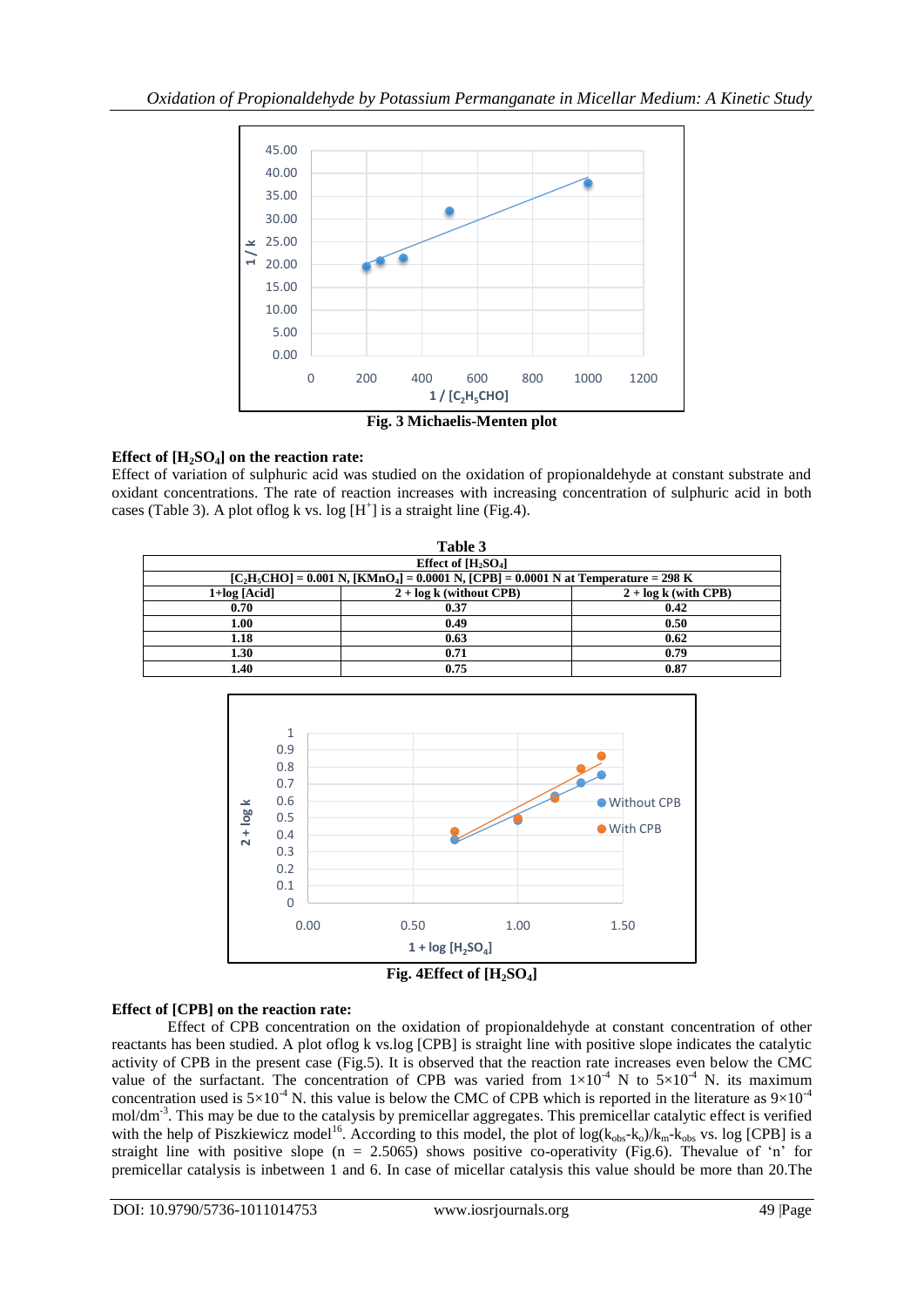positive co-operativity obtained also supports the substrate promoted micellization which is analogous to positive co-operativity in case of enzymatic reactions<sup>17</sup>.



#### **Effect of temperature on the reaction rate:**

To study the effect of temperature on the reaction rate, experiments were carried out at five different temperatures in presence and absence of CPB keeping the concentration of all other reactants constant. The pseudo first order rate constant values obtained are listed in table 4 and plot ofk vs.temperature (K) in Fig.7. It is clear from table 4 that the rate of reaction increases with increase in temperature in both the cases studied. But it is interesting to note that in the presence of CPB, the increase of reaction rate with respect to increase in temperature is greater than that in absence of the surfactant (CPB). It reveals that the increase in temperature is favouring the formation of premicellar aggregatesand hence enhancing the oxidation process.So the value of energy of activation is greater in the presence of CPB than its absence. Arrhenius equation is verified by plotting log k vs. 1/T (Fig.8). The thermodynamic activation parameters like Energy of activation( $\Delta Ea^{\#}$ ), enthalpy of activation( $\Delta H^{\#}$ ), Entropy of activation( $\Delta S^{\#}$ ) and Free Energy of activation( $\Delta G^{\#}$ )are calculated and shown in Table 5. The negative value of entropy shows that the transition state is highly organised. The value of ΔEa# obtained in the presence of CPB supports the increase in the formation of premicellar aggregates and thereby increasing the premicellar catalysis.

| Table 4                                                                                    |                                                            |       |  |  |  |  |  |
|--------------------------------------------------------------------------------------------|------------------------------------------------------------|-------|--|--|--|--|--|
| <b>Effect of Temperature</b>                                                               |                                                            |       |  |  |  |  |  |
| $[C_2H_5CHO] = 0.001 N$ , $[H_2SO_4] = 0.5 N$ , $[KMnO_4] = 0.0001 N$ , $[CPB] = 0.0001 N$ |                                                            |       |  |  |  |  |  |
| Temperature $(K)$                                                                          | $K min-1$ (without CPB)<br>$k \text{ min}^{-1}$ (with CPB) |       |  |  |  |  |  |
| 298                                                                                        | 0.024                                                      | 0.026 |  |  |  |  |  |
| 303                                                                                        | 0.036                                                      | 0.045 |  |  |  |  |  |
| 308                                                                                        | 0.052                                                      | 0.066 |  |  |  |  |  |
| 313                                                                                        | 0.061                                                      | 0.095 |  |  |  |  |  |
| 318                                                                                        | 0.075                                                      | 0.106 |  |  |  |  |  |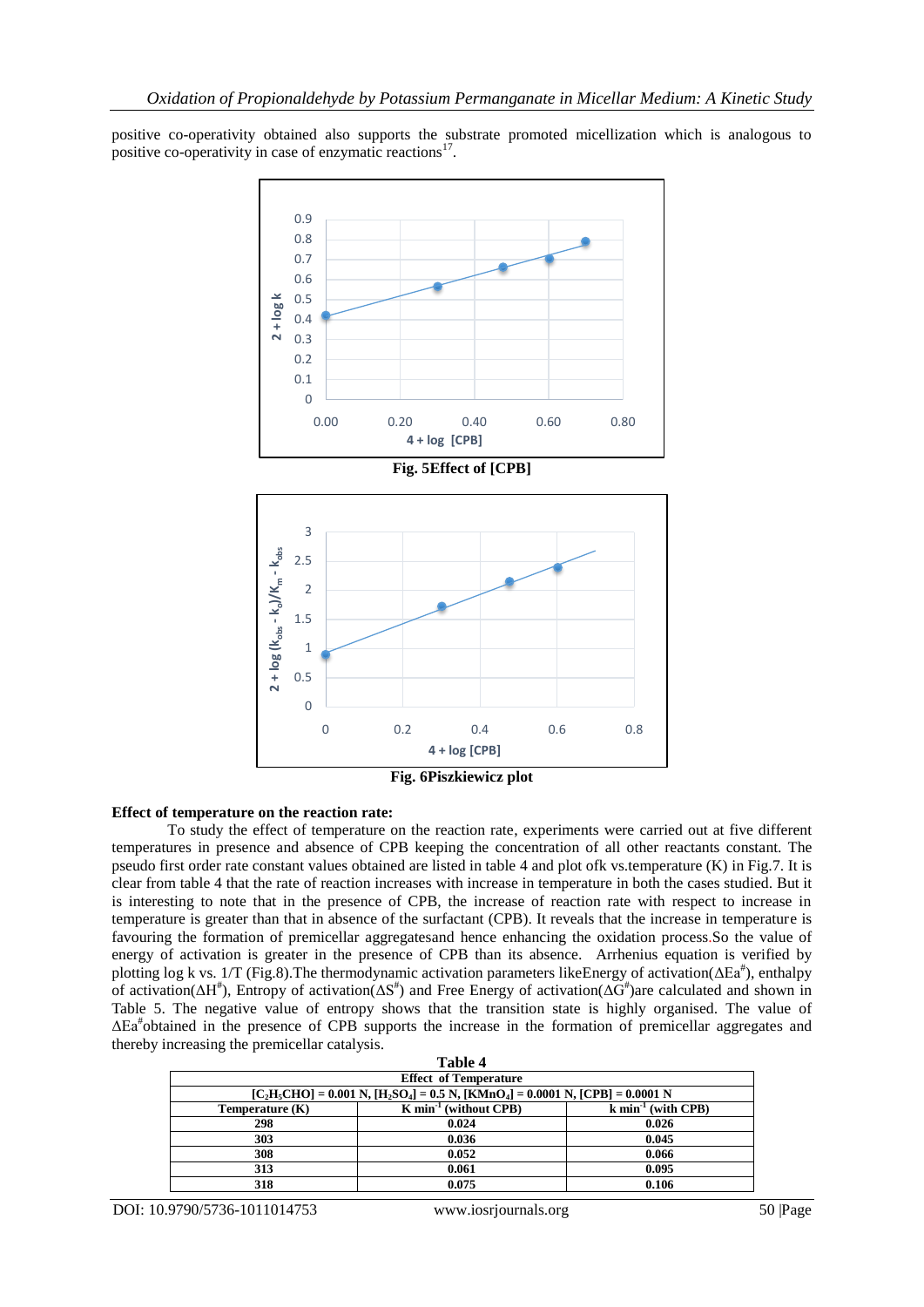

**Fig. 7Effect of Temperature**

| Table 5                                                                                                           |                                       |                                               |                                 |                                                   |                                       |  |  |
|-------------------------------------------------------------------------------------------------------------------|---------------------------------------|-----------------------------------------------|---------------------------------|---------------------------------------------------|---------------------------------------|--|--|
| <b>Thermodynamic and activation parameters</b>                                                                    |                                       |                                               |                                 |                                                   |                                       |  |  |
| $[C_2H_5CHO] = 0.001 N$ , $[H_2SO_4] = 0.5 N$ , $[KMnO_4] = 0.0001 N$ , $[CPB] = 0.0001 N$ at Temperature = 298 K |                                       |                                               |                                 |                                                   |                                       |  |  |
|                                                                                                                   |                                       | $\Delta$ Ea <sup>#</sup> KJ Mol <sup>-1</sup> | $AH^{\#}$ K.I mol <sup>-1</sup> | $\Lambda S^*$ J mol <sup>-1</sup> K <sup>-1</sup> | $\Delta G^{\#} K J$ mol <sup>-1</sup> |  |  |
|                                                                                                                   | <b>Calculated</b><br><b>Graphical</b> |                                               |                                 |                                                   |                                       |  |  |
| <b>Without CPB</b>                                                                                                | 44.95<br>43.47                        |                                               | 40.99                           | $-130$                                            | 79.75                                 |  |  |
| <b>With CPB</b>                                                                                                   | 56.21                                 | 55.78                                         | 53.73                           | $-86.52$                                          | 79.51                                 |  |  |



#### **Effect of salt on reaction rate:**

The effect of salts likeKCl,  $KNO_3$ ,  $MgCl_2.6H_2O$  and  $MgNO_3.6H_2O$  were studied by varying the concentration of salts from 0.02 to 1.0 N keeping constant concentrations of all other reactants(Table 6). In the absence of CPB is no effect of salt on the reaction rate but in the presence of CPC the rate is find to be increasing with the increase of salt. This shows that the salt favours the formation of premicellar aggregates.

| <b>Table6</b> |                                                                                                                  |                  |                   |                                   |                                 |                  |                   |                                   |  |
|---------------|------------------------------------------------------------------------------------------------------------------|------------------|-------------------|-----------------------------------|---------------------------------|------------------|-------------------|-----------------------------------|--|
|               | <b>Effect of Salt</b>                                                                                            |                  |                   |                                   |                                 |                  |                   |                                   |  |
|               | $[C_2H_5CHO] = 0.001 N$ , $[H_2SO_4] = 0.5 N$ , $[KMnO_4] = 0.0001 N$ , $[CPB] = 0.0001 N$ , Temperature = 298 K |                  |                   |                                   |                                 |                  |                   |                                   |  |
|               | $k \text{ min}^{-1}$ (without CPB)                                                                               |                  |                   |                                   | $k \text{ min}^{-1}$ (with CPB) |                  |                   |                                   |  |
| [salt] N      | KCl                                                                                                              | KNO <sub>3</sub> | MgCl <sub>2</sub> | Mg(NO <sub>3</sub> ) <sub>2</sub> | KCI                             | KNO <sub>3</sub> | MgCl <sub>2</sub> | Mg(NO <sub>3</sub> ) <sub>2</sub> |  |
| 0.000         | 0.024                                                                                                            | 0.024            | 0.024             | 0.026                             | 0.026                           | 0.026            | 0.026             | 0.026                             |  |
| 0.020         | 0.021                                                                                                            | 0.059            | 0.036             | 0.019                             | 0.070                           | 0.056            | 0.099             | 0.102                             |  |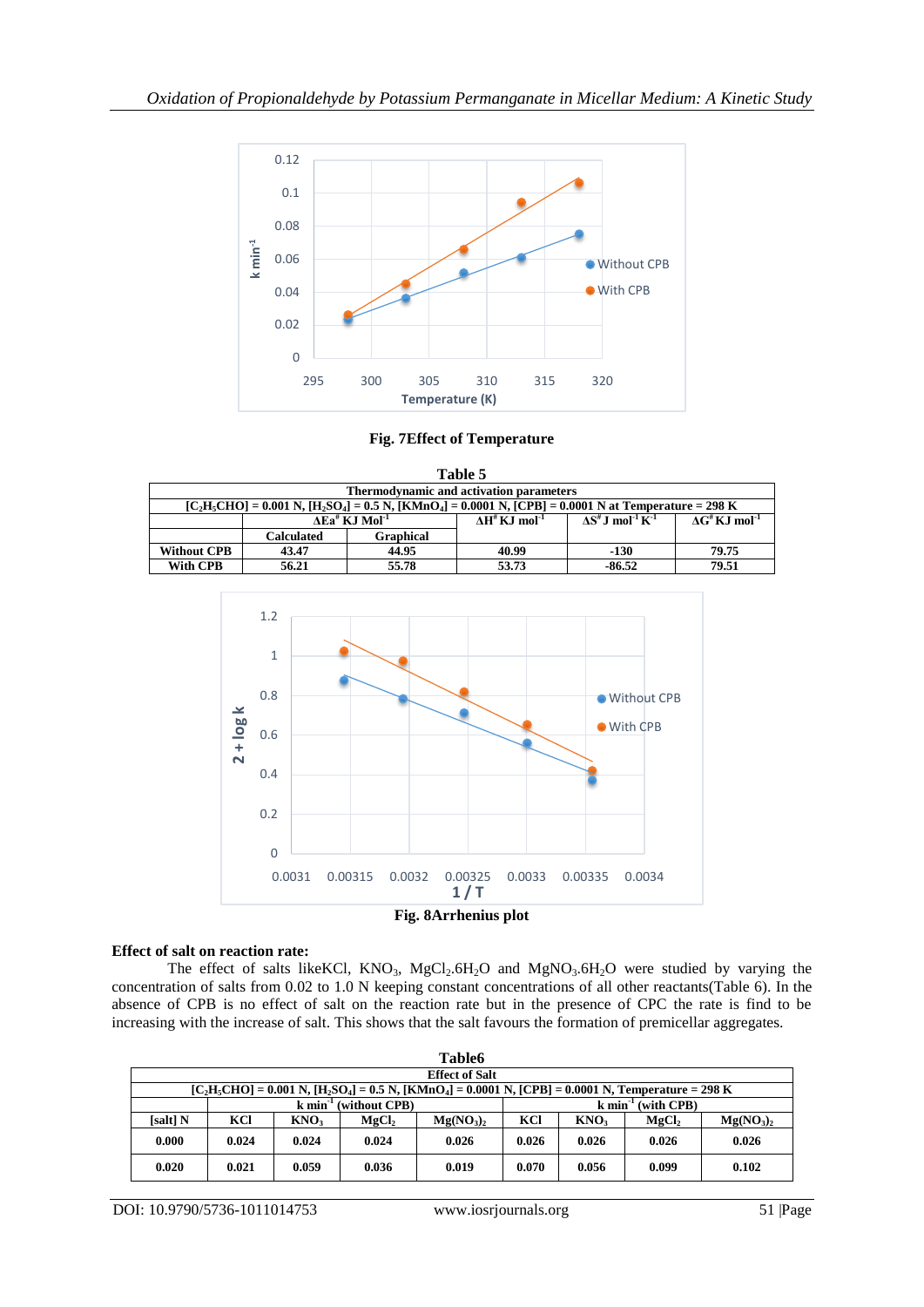| 0.040 | 0.021 | 0.043 | 0.016 | 0.015 | 0.071 | 0.074 | 0.116 | 0.072 |
|-------|-------|-------|-------|-------|-------|-------|-------|-------|
| 0.060 | 0.022 | 0.031 | 0.018 | 0.016 | 0.080 | 0.079 | 0.129 | 0.062 |
| 0.080 | 0.023 | 0.027 | 0.019 | 0.013 | 0.084 | 0.082 | 0.181 | 0.060 |
| 0.100 | 0.030 | 0.034 | 0.025 | 0.013 | 0.108 | 0.098 | 0.193 | 0.129 |

**Reaction mechanism:**

$$
R - CHO + MnO4- + H3O+ \stackrel{k_w}{\Rightarrow} [R - CHOH ... OMnO3] + H2O (Fast reaction)
$$
  
\n
$$
R - CHOH ... OMnO3] \stackrel{k_p}{\rightarrow} R - COOH + H+ + MnO3- (Slow reaction)
$$

**Case-I: In the absence of surfactant,**

$$
\frac{-d\left[oxidant\right]}{dt} = k_p[R - CHO \dots OMnO_3]
$$

Where, [R-CHO] is concentration of propionaldehyde, oxidant is an MnO<sub>4</sub>,  $k_w$  is the rate constant for the formation of complex,  $k_{-w}$  is a dissociation constant for complex and  $k_p$  is rate constant for the formation of product. So the rate law of formation of complex as follows,

$$
\frac{d[R - CHO \dots OMnO_3]}{dt} = k_w[R - CHO][oxidant] - [k_{-w} + k_p][R - CHO \dots OMnO_3] \dots \dots (1)
$$
  

$$
k_w[R - CHO][oxidant] - [k_{-w} + k_p][R - CHO \dots OMnO_3] = 0
$$
  

$$
[R - CHO \dots OMnO_3] = \frac{k_w[R - CHO][oxidant]}{[k_{-w} + k_p]}
$$

By doing appropriate substitution,

$$
\frac{-d\left[oxidant\right]}{dt} = \frac{k_p k_w [R - CHO][oxidant]_T}{\left\{ \left[k_{-w} + k_p\right] + k_w [R - CHO]\right\}}
$$

Where  $\lceil$  oxidant $\rceil$ <sub>T</sub> is the total concentration of oxidant.

#### **Case-II:In the presence of surfactant,**

$$
nD \Leftrightarrow D_n
$$
  

$$
D_n + A \Leftrightarrow D_n A
$$

Where  $D_nA$  is the micelle associated aldehyde,

$$
D_n A + oxidant \rightarrow X'
$$
  
\n
$$
fast
$$
  
\n
$$
X' \rightarrow product
$$
  
\n
$$
slow
$$

The total reaction rate can be expressed by,

$$
\frac{-d\left[oxidant\right]}{dt} = \frac{k_p k_w [R - CHO][oxidant]_T}{\left\{ \left[k_{-w} + k_p\right] + k_w [R - CHO]\right\}} + k_p' k_c [D_n A][oxidant]
$$

#### **Reference**

- [1] Gandhari, R., Maddukuri, P. P. & Vinod, T.,Oxidation of Aromatic Aldehydes Using Oxone. J. Chem. Educ.,2007, 84 (5), 852.
- [2] Chauhan, M.,Permanganate Oxidation Mechanism of Alkylarenes. Journal of Applied Chemistry,2014, 7, 16.
- [3] Saeed Awn, N. A. A., Farooqui, M. & Farooqui, M.,Kinetic of Permangnetic Oxidation of Thiophene-2-aldehyde in acidic media. Int. J. Chem. Studies,2013, 01, 50.
- [4] Agrawal, M. C. & Mushram, S. P.,Mechanism of Oxidation of some Aliphatic Aldehydes by Chloramine-T. Z. Naturforsh,1972, 27, 401.
- [5] Kumar, P., Panday, D. & Kothari, S.,Kinetics and Mechanism of the Oxidation of Aliphatic Aldehydes by Benzimidazolium Dichromate. Croat. Chem. Acta.,2011, 84 (1), 53.
- [6] Raju, V. S., Sharma, P. K. & Banerji, K. K.,Kinetics and Mechanism of the Oxidation of Substituted Benzaldehydes by Benzyltrimethylammonium Chlorobromate. J. Org. Chem.,2000, 65 (11), 3322.
- [7] Singh, V. N., Gangwar, M. C., Saxena, B. B. L. & Singh, M. P.,Kinetics and mechanism of the oxidation of formaldehyde by hexacyanoferrate (III) ion. Can. J. Chem.,1969, 47, 5099.
- [8] Sato, K., Hyodo, M., Takagi, J., Aoki, M. & Noyori, R., Hydrogen peroxide oxidation of aldehydes to carboxylic acids: an organic solvent-, halide- and metal-free procedure. Tetrahedron Letters,2000, 41 (9), 1439.
- [9] Chaubey, G. S., Das, S. & Mahanti, M. K.,Quinolinium Dichromate Oxidation of Aliphatic Aldehydes: A Kinetic Study.Craot. Chem. Acta.,2003, 76 (4), 287.